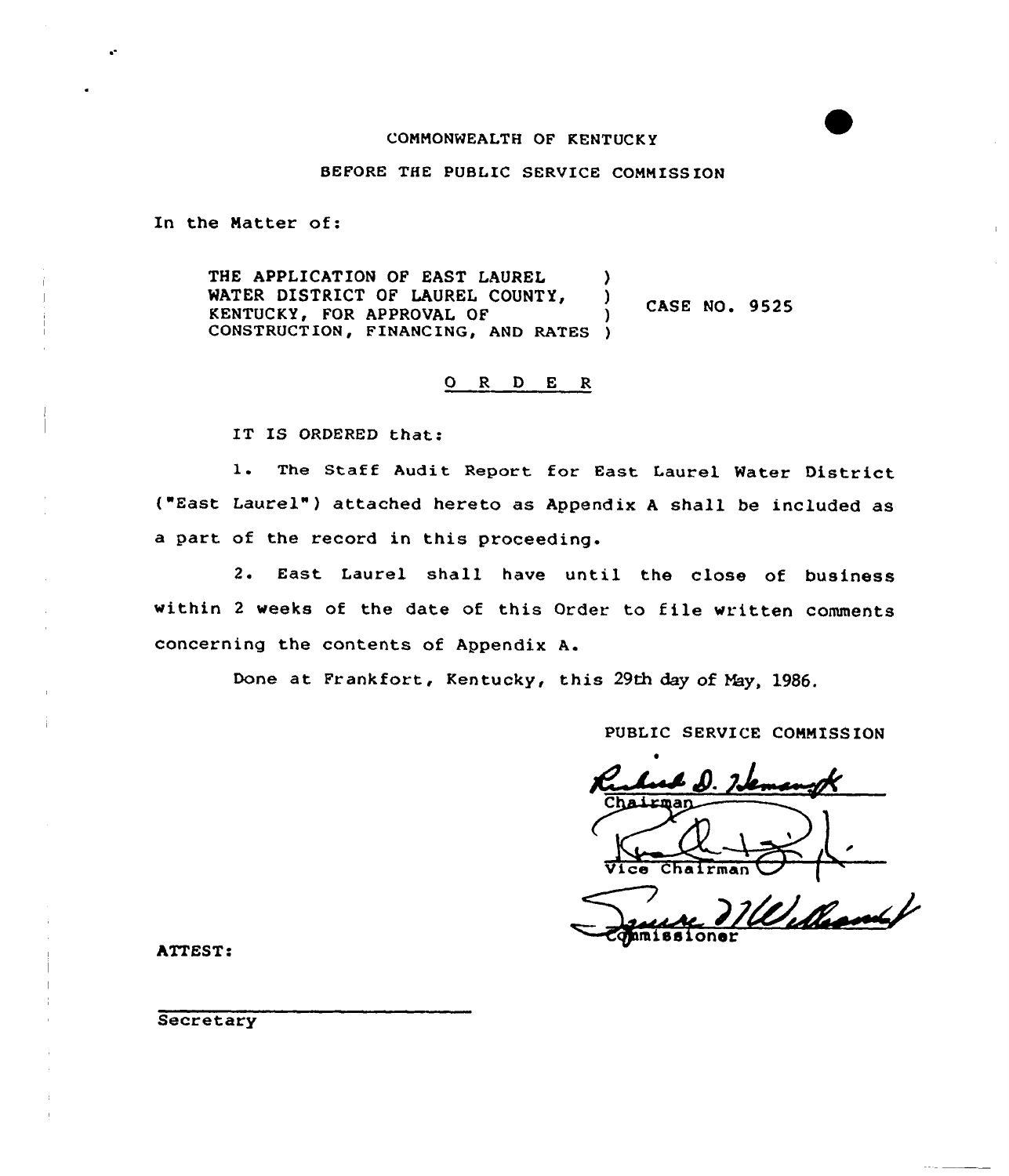## APPENDIX A

## REPORT ON LINITED AUDIT

# OF

#### EAST LAUREL WATER DISTRICT

#### PREFACE

On March 17, 1986, East Laurel Water District ("East Laurel" ) filed an application with the Commission for a certificate of public convenience and necessity authorizing a waterworks construction project, approval of the proposed plan of financing, and authorization to increase its water rates. The proposed rates would generate approximately \$60,277 annually in additional revenues <sup>~</sup>

The Commission staff chose to perform a limited financial audit in order to verify test period expenditures and substantiate the propriety of the test-year financial statements. The audit was conducted by Carl Combs of the Division of Rates and Tariffs on April 9-10, 1986, at the offices of Wood Creek Water District ("Wood Creek" ) in London, Kentucky.

#### SCOPE

The examination consisted of an analysis and review of major cash disbursements and related financial records for calendar year 1985, which is the test year in this ease. The audit was limited to <sup>a</sup> review for proper. accounting treatment of expenses charged to the following accounts:

**Contractor**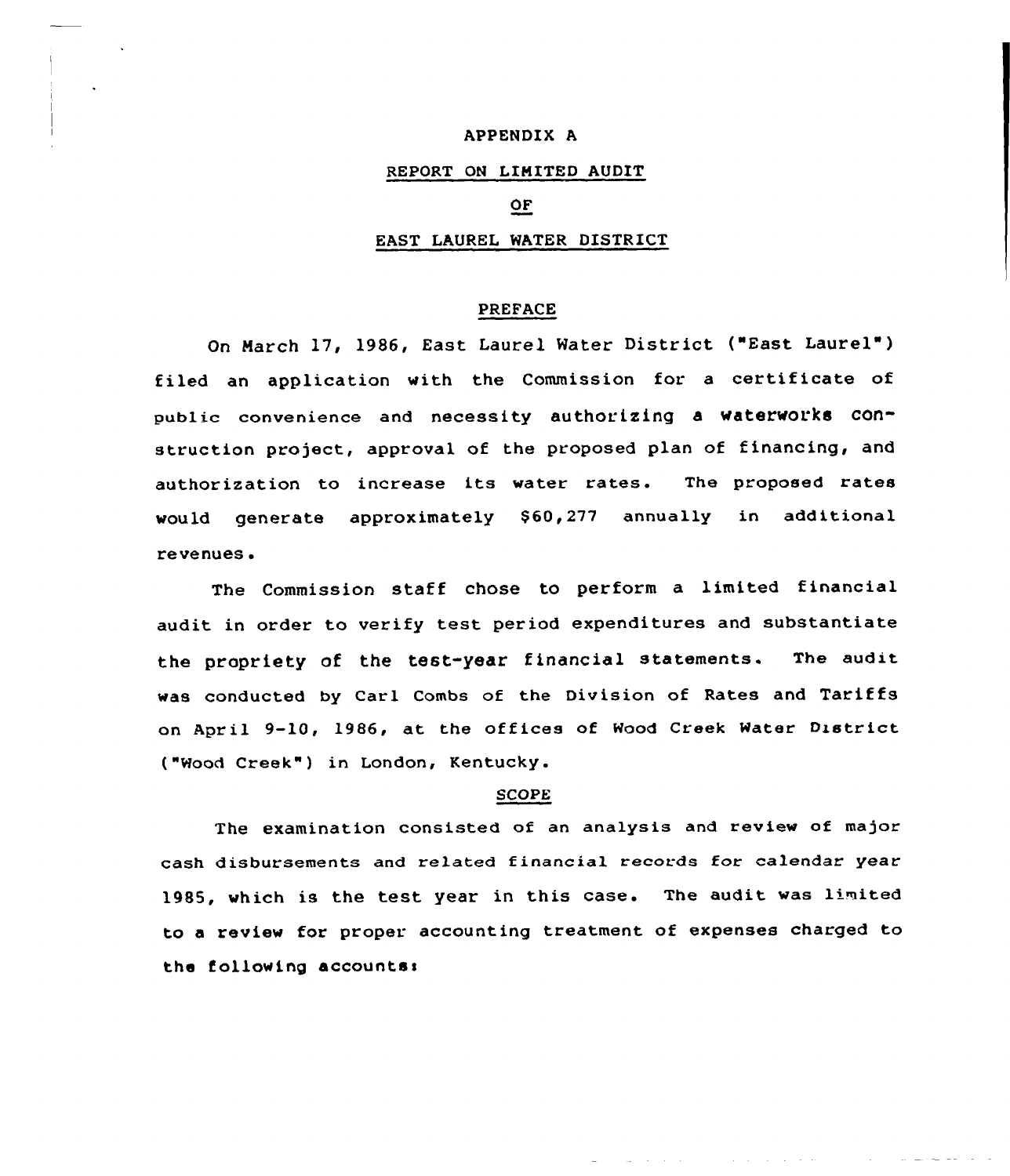| Account No. | Account<br>Fuel or Power Purchased       |  |  |  |
|-------------|------------------------------------------|--|--|--|
| 622         |                                          |  |  |  |
| 623         | Operation Supplies and Expenses          |  |  |  |
| 640         | Operation Labor                          |  |  |  |
| 650         | Maintenance<br>Distribution<br>$\circ$ f |  |  |  |
|             | Reservoirs and Standpipes                |  |  |  |
| 651         | Maintenance of Mains                     |  |  |  |
| 652         | Maintenance of Services                  |  |  |  |
| 901         | Meter Reading Labor                      |  |  |  |
| 920         | Administrative and General Salaries      |  |  |  |
| 921         | Office Supplies and Other Expenses       |  |  |  |
| 923         | Outside Services Employed                |  |  |  |
| 930         | Miscellaneous General Expenses           |  |  |  |
|             |                                          |  |  |  |

Reconciliation tests were performed on the aforementioned accounts and supporting documentation was also examined to determine whether costs reflected in the aforementioned accounts were appropriately expensed under the requirements of the Uniform System of Accounts for Class <sup>C</sup> Water Utilities ("Uniform System of Accounts" ). The audit report on East Laurel's financial statements prepared by Cloyd, Hamilton and Company ("Cloyd"), Certified Public Accountants, was reviewed. Also, Peggy Brown, office manager, was consulted regarding accounting treatment and classification of some expenses.

## FINDINGS

Under contract, Laurel County Water District No. <sup>2</sup> ("Laurel No. 2") provides maintenance and office services to East Laurel. Peggy Brown manages Laurel No. <sup>2</sup> as well as Wood Creek. East Laurel purchases water for resale from Wood Creek. Wood Creek also sells water to West Laurel Water Association, Inc., {"West Laurel") and provides maintenance and office services to West Laurel. Laurel No. <sup>2</sup> and Wood Creek employ their own superintendents and maintenance crews. However, the expenses of Peggy

 $-2-$ 

 $\overline{\phantom{a}}$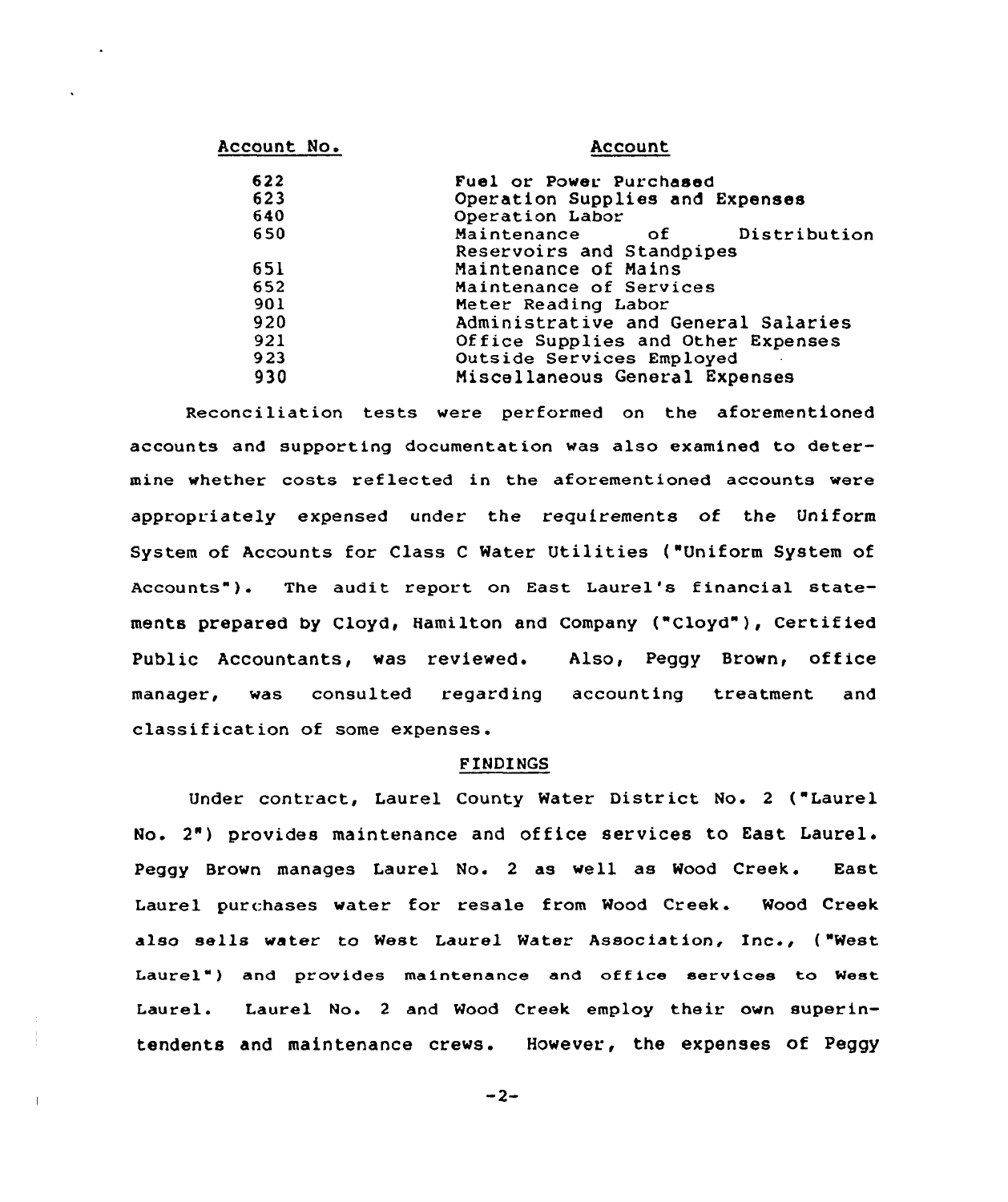Brown and her office staff are shared by Laurel No. 2 and Wood Creek. East Laurel and West Laurel have no employees.

<sup>A</sup> review of East Laurel's accounting system revealed no major problems. Based on a sampling of work orders, East Laurel capitalized costs of meters and associated labor expenses. However, some items included in Account No. 345--Services should have been included in Account No. 347--Meter Installations. The Commission staff found other instances where expenses were misclassified.

Following is a discussion of the findings of the audit and the staff adjustment to East Laurel's test-year operating statement.

#### Salaries

As mentioned previously, East Laurel has no direct employees. The reported test-year salaries expense of \$9,923 was based on charges under the maintenance contract with Laurel No.  $2.$ According to Peggy Brown, these charges represent the cost of supervision and the associated transportation expense. Under the terms of the maintenance contract, Laurel No. <sup>2</sup> charges East Laurel the actual cost of materials and labor. The Uniform System of Accounts requires that the cost of supervision be recorded in the operation labor account of the appropriate operating function or capitalized as necessary. Supervision not chargeable directly to a particular function may be charged to administrative and general salaries. Since the cost of supervision is and has been recorded in the total opera ion and maintenance expenses, no adjustment has been proposed. However, in the future, East Laurel

 $-3-$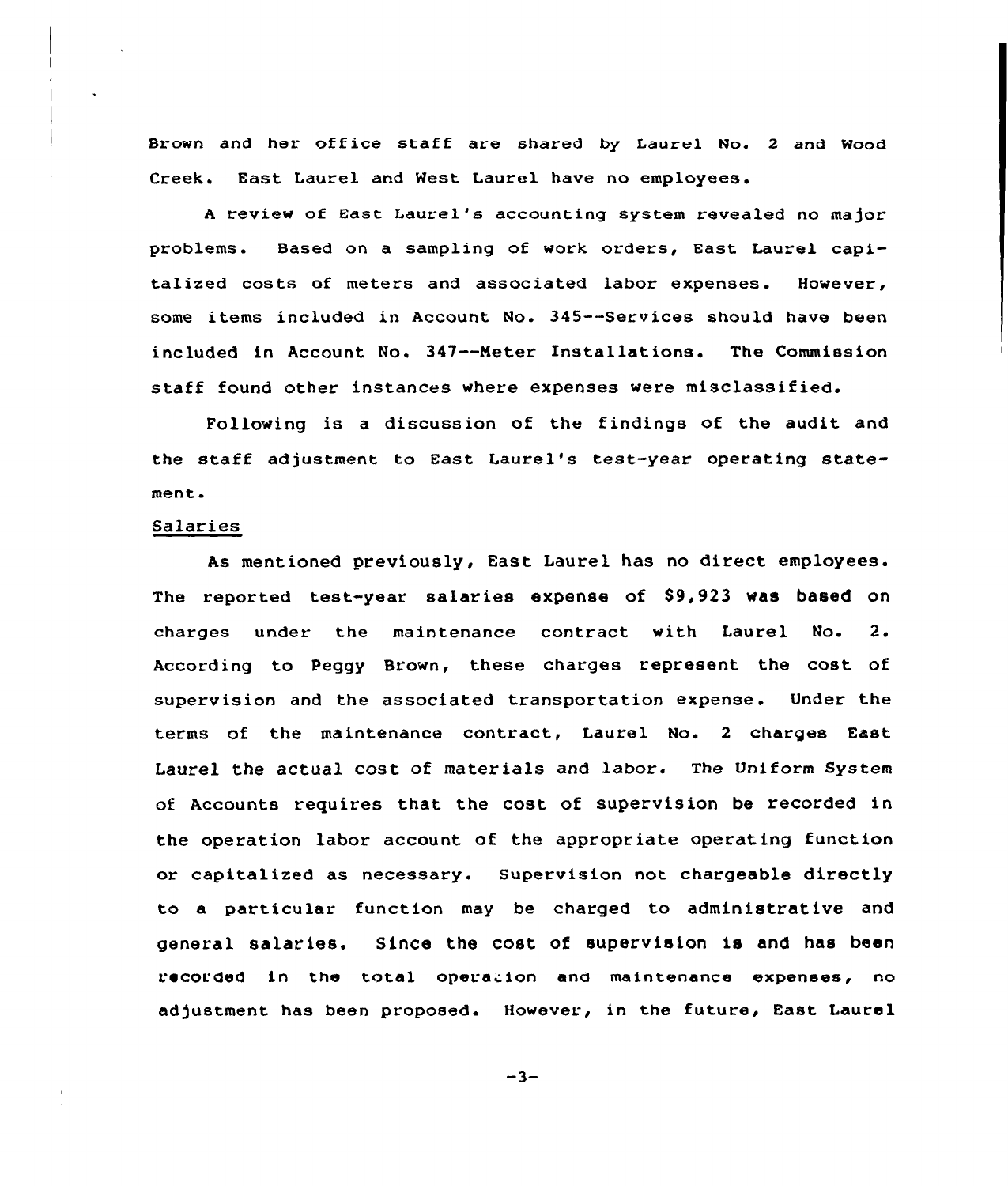should record this cost in the appropriate operating expense accounts and capitalize any applicable labor and related costs. Office Contract

East Laurel has also entered into <sup>a</sup> contract for office services with Laurel No. 2. These services are provided at an annual cost of \$27.60 per customer. East Laurel charges the full amount of these expenses to Account No. 921--Office Supplies and Other Expenses. During the test year, \$ 35,396 vas charged to this account. According to the Uniform System of Accounts, these expenses should be distributed to the applicable administrative or general department. However, the supervision fees and expenses paid under this contract should be charged to Account No. 923-- Outside Services Employed.

An examination of test year invoices from Laurel No. 2 revealed charges of \$35,027 to East Laurel for office services. During the test year, other expenses totaling \$241 were also charged to Account No. 921--Office Supplies and Other Expenses. As mentioned previously, a total \$35,396 was charged to that account for the test period. Therefore, an adjustment has been made to reduce reported test year charges by \$128.

 $-4-$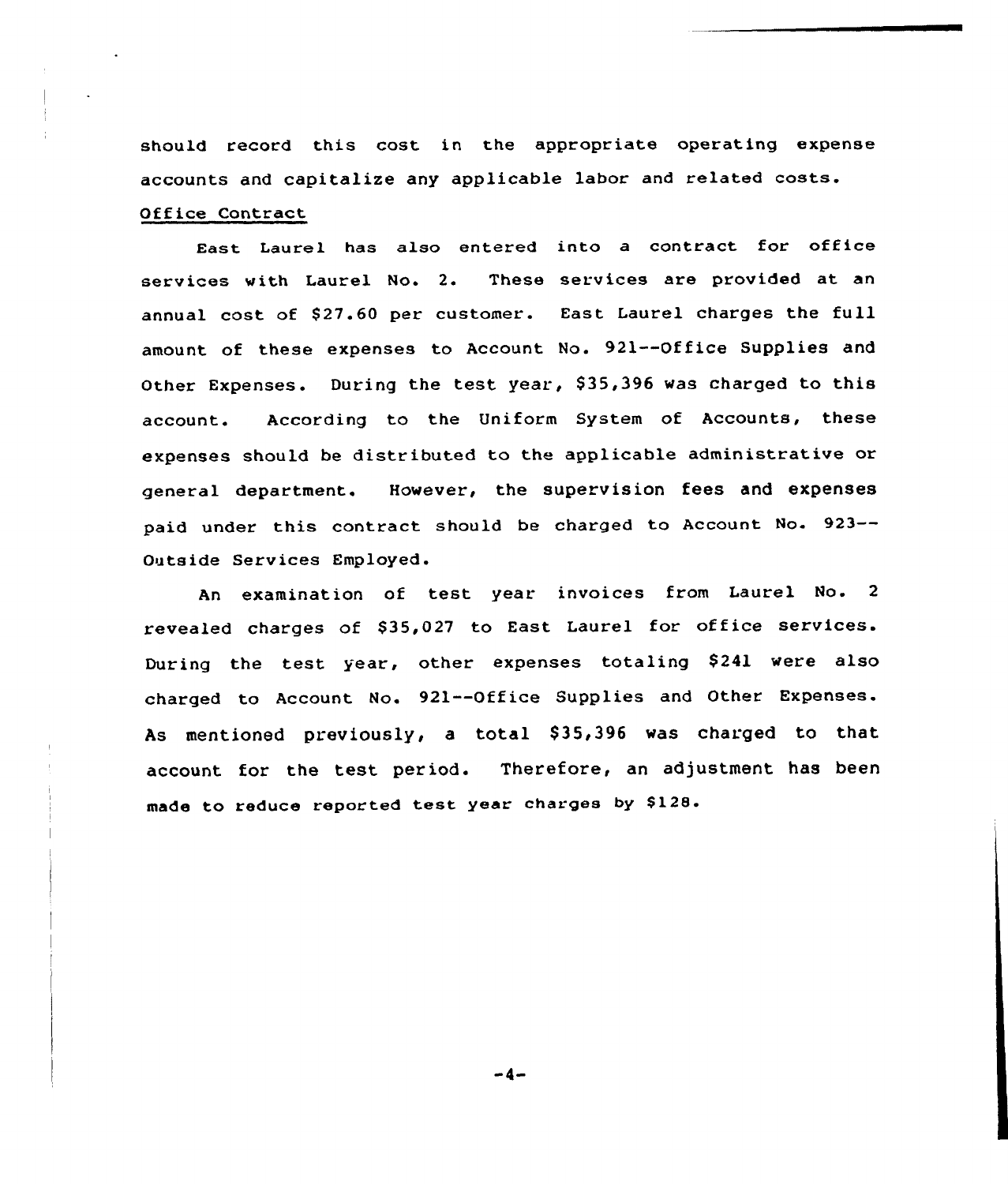# **SUMMARY**

The following is a summary of the effect of the adjustment on East Laurel's test-year operating statement:

| Acct.<br>No.                                    | Account Name              | Test Year<br>Per Annual<br>Report | Staff<br>Audit<br>Adjustments | <b>Staff</b><br>Adjusted          |
|-------------------------------------------------|---------------------------|-----------------------------------|-------------------------------|-----------------------------------|
| Operating Revenue                               |                           | \$225,684                         | $-0-$<br>\$.                  | \$225,684                         |
|                                                 | Operating Expenses:       |                                   |                               |                                   |
| 60T                                             | <b>Purchased Water</b>    | \$84,778                          | \$<br>$-0-$                   | \$84,778                          |
| 622                                             | Fuel or Power             | 5,601                             | $-0-$                         | 5,601                             |
| 623                                             | Operation Supplies & Exp. | 1,362                             | $-0-$                         | 1,362                             |
| 625                                             | Maint. - Pumping Plant    | 322                               | $-0-$                         | 322                               |
| 632                                             | Operation Sup. & Expenses | 297                               | $-0-$                         | 297                               |
| 640                                             | Operation Labor           | 3,013                             | $-0-$                         | 3,013                             |
| 650                                             | Maint.- Dist. Reser. &    |                                   |                               |                                   |
|                                                 | Standpipes                | 2,585                             | $-0-$                         | 2,585                             |
| 651                                             | Maintenance - Mains       | 3,313                             | --0                           | 3,313                             |
| 652                                             | Maintenance - Services    | 2,078                             | $-0-$                         | 2,078                             |
| 653                                             | Maintenance - Meters      | 435                               | $-0-$                         | 435                               |
| 901                                             | Meter Reading Labor       | 9,906                             | $-0-$                         | 9,906                             |
| 902                                             | Accounting & Collecting   |                                   |                               |                                   |
|                                                 | Labor                     | 355                               | $-0-$                         | 355                               |
| 904                                             | Uncollectible Accounts    | 1,051                             | $-0-$                         | 1,051                             |
| 920                                             | Salaries                  | 9,923                             | $-0-$                         | 9,923                             |
| 921                                             | "Office Contract"         | 35,396                            | <128                          | 35,268                            |
| 923                                             | Outside Services Employed | 2,902                             | $-0-$                         | 2,902                             |
| 924                                             | Property Insurance        | 142                               | $-0-$                         | 142                               |
| 925                                             | Injuries & Damages        | 848                               | $-0-$                         | 848                               |
| 930                                             | Misc. Gen. Expenses       | 3,180                             | $-0-$                         | 3,180                             |
| 403                                             | Depreciation Expense      | 35,217                            | $-0-$                         | 35,217                            |
| 408                                             | Taxes Other Than Income   |                                   |                               |                                   |
|                                                 | Taxes                     | 259                               | -0-                           | 259                               |
|                                                 | Total Operating Expenses  | \$202,963                         |                               | \$202,439                         |
| Operating Income                                |                           | \$22,721                          | \$128                         | \$22,849                          |
| Other Income:<br>Interest and Dividend          |                           | 7,359                             | $-0-$                         | 7,359                             |
| Other Deductions:<br>Interest on Long-Term Debt |                           | 30,760                            | $-0-$                         | 30,760                            |
| Other Interest Expense                          |                           | 104                               | $-0-$                         | 104                               |
| NET INCOME                                      |                           | $S_{\perp}$<br>< 784              | \$128                         | <656<br>$\boldsymbol{\mathsf{s}}$ |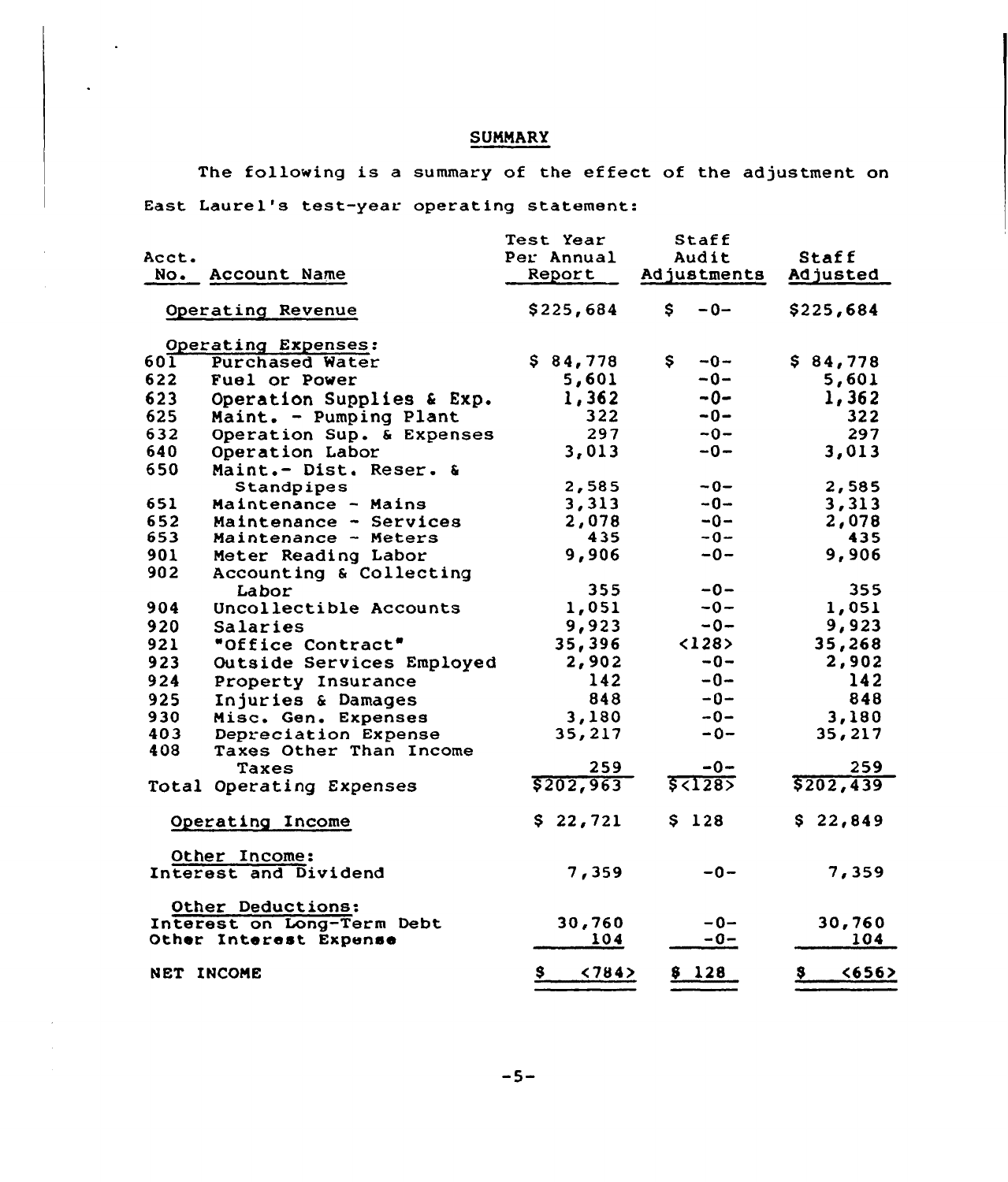#### CONCLUSIONS AND RECONHENDATIONS

The Uniform System of Accounts requires that each utility keep its books on <sup>a</sup> monthly, accrual basis. In this manner, each utility will be able to readily furnish full information on any item in any account. In the notes to the 1984 and 1985 financial statements accompanying the audit report, Cloyd states that East Laurel maintains its books on a combination of cash and accrual basis accounting and that the financial statements are prepared on the accrual basis. While the financial statements do appear to fairly present the operations and financial position of East Laurel on the accrual basis, the numerous adjustments required to present the statements in this manner, may have been avoided if East Laurel had kept its books on the accrual basis.

The failure to allocate both the cost of supervision provided under the maintenance contract and the cost of services provided under the office contract to the appropriate operating function or administrative department, do not affect "total" operation and maintenance expenses. However, the cost of operating or administering a specific function or department is distorted.

Laurel No. <sup>2</sup> maintains information, sufficiently detailed, so as to provide an accurate analysis of East Laurel's operations. The staff found this supporting information to be neat and ordarly and except for the deviations mentioned in this report to be in accordance with the Uniform System of Accounts. East Laurel's books should be kept on a monthly accrual basis in accordance with the Uniform System of Accounts as required by this Commission. Therefore, East Laurel should convert its records to the monthly

 $-6-$ 

and a market of the